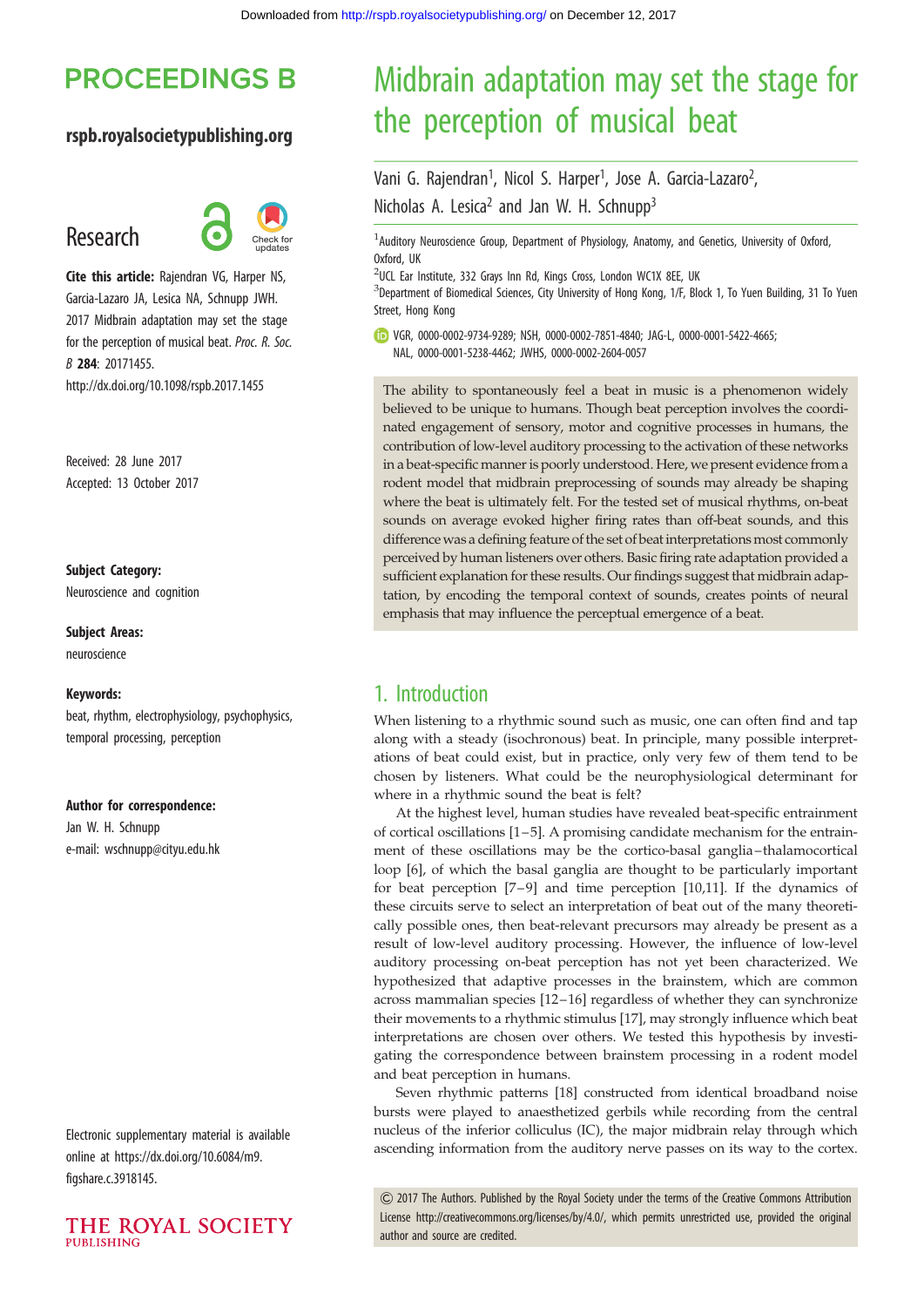<span id="page-1-0"></span>

Figure 1. On-beat responses are on average stronger than off-beat responses. (a) An example unit's normalized peri-stimulus time histogram (PSTH) to stimulus pattern P2 at  $1 \times$  tempo. The last three complete cycles of this pattern are shown together with the stimulus trace above. The coloured numbers indicate noise bursts, green being on-beat and blue being off-beat. Normalization was done by dividing each unit's firing rate concatenated across all seven stimuli by its standard deviation. (b) Raster-style plot showing tap times of human listeners across trials and cycles of this stimulus. Each dot marks the timing of a tap, each row of dots shows tap responses for a single cycle of the stimulus pattern and different colour dots distinguish the tap responses from different subjects. Beneath is a histogram of tap times pooled across subjects, cycles and trials for this stimulus. A clear, reqular tapping pattern is present, which indicates a strong consensus among listeners to hear four beats in this 16event sequence, timed on the 1st, 5th, 9th and 13th interval. (c) Normalized firing rate in response to on-beat (left, in green) and off-beat (right, in blue) noise bursts for the highlighted cycle shown in panel a. To quantify a unit's mean on- and off-beat response, the firing rate over the first 40 ms of each sound-evoked response to on-beat and off-beat sounds (red boxes) across all 33 s of all stimuli was averaged (the averages based on just the highlighted cycles are shown for demonstration purposes), and the mean of the result was taken. (d) Scatter plot showing the mean on-beat response for each unit as a function of that unit's mean off-beat response. Most points fall well above the main diagonal, indicating that, on average, on-beat sounds evoked stronger responses than off-beat sounds.

The same rhythms were also played to human listeners who simply tapped along to the beat they perceived. While the influential study by Nozaradan et al. [[18\]](#page-8-0) provided the inspiration for this work, the frequency domain method used in that study does not yield a dependable measure of beat entrainment (see electronic supplementary material, figure S4). Here, we present a novel time domain analysis that avoids ambiguities in the interpretation of frequency domain-based analyses [\[19\]](#page-8-0). On average, neural activity recorded from the midbrain was stronger on the beat than off the beat, and this asymmetry was a defining feature of the beat interpretations chosen out of all possible ones. Furthermore, adaptation provided a parsimonious account for our results. Together, these findings strongly support the possibility that midbrain adaptation may already be shaping where the beat is ultimately perceived in musical rhythms.

### 2. Results

# (a) On-beat sounds evoke stronger neural responses on average than off-beat sounds

We hypothesized that low-level stimulus processing might already create a neural 'emphasis' that accompanies the perceptual emphasis felt on the beat, and that this emphasis might be observable as higher firing rates on the beat than off the beat.

Neural activity was recorded extracellularly from 29 single units and 220 multi-units originating from 149 recording sites in the central nucleus of the IC of four gerbils in response to seven rhythmic sound patterns. The chosen rhythmic sound patterns were taken from a previous human electroencephalography (EEG) study [\[18](#page-8-0)] and are described in detail in the Material and methods. Each sound pattern consisted of a repeated sequence of 12 or 16 equal-duration 'events' separated by brief silent gaps, where events were either silent intervals or identical broadband noise bursts. Beat locations for each rhythm were determined based on the most common tapping pattern across 13 human listeners ( figure 1b; see electronic supplementary material, figure S1 for tapping data for all stimuli). Noise bursts were classified as either being 'on-beat' if taps were aimed at their onset, or 'off-beat' otherwise. The mean firing rate during the first 40 ms of all on-beat and off-beat noise bursts was calculated for each unit (figure 1c). A time window of  $40 \text{ ms}$  was chosen because it was the longest time window that allowed comparison across all seven stimuli because it corresponded to the duration of the noise burst in the fastest pattern. Figure 1d illustrates each unit's average on-beat and off-beat response across all sound events and all rhythmic patterns (see electronic supplementary material, figure S2 for on-beat versus off-beat responses for each stimulus individually). On average, neural responses were significantly stronger to on-beat sounds than to off-beat sounds,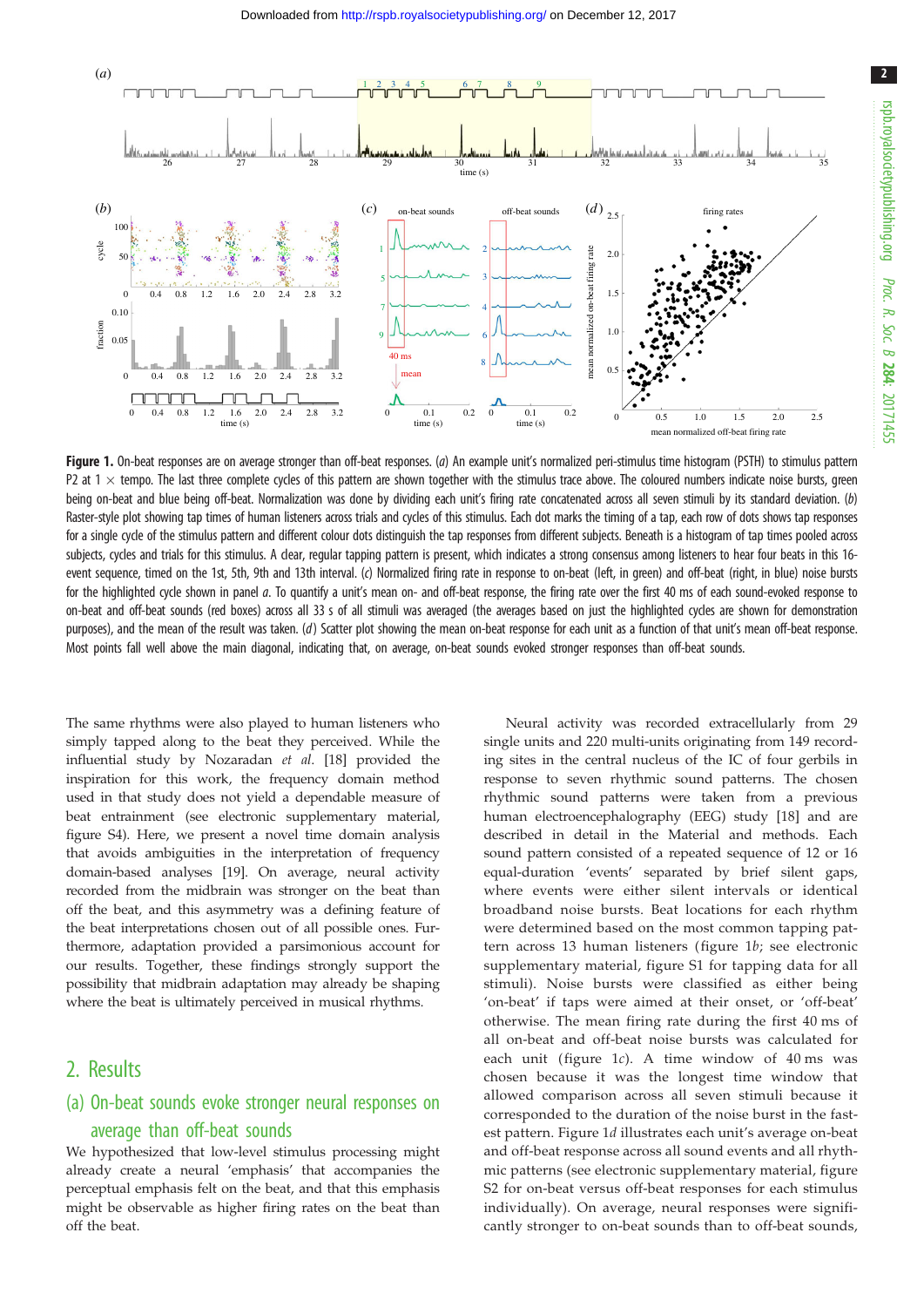3

<span id="page-2-0"></span>

**Figure 2.** Exploration of on – off for all possible combinations of beat periods and beat positions. (a) Heat maps represent on – off for all possible combinations of beat grouping (y-axis) and beat position (x-axis) for each of the seven rhythmic sound patterns tested. Yellow and cyan boxes mark the most and second most common beat interpretations reported by human listeners, respectively. Brackets indicate those groupings whose theoretical tapping frequencies are in the range  $0.5 - 4$  Hz, the range within which beat is typically perceived [\[20\]](#page-8-0). (b) Same as panel a, but based on population firing rates. (c) All hypothetical on – off values for sound (grey) and the two most commonly perceived beat structures (red), pooled across the seven stimuli. (d) Same as panel  $c$ , but for population firing rates.

despite all sound events being acoustically identical noise bursts (figure  $1d$ ,  $p < 10^{-6}$ , Wilcoxon paired signed-rank test,  $n = 248$  units).

# (b) A large on-beat neural emphasis is a defining feature of the perceived beat

Next, we explored whether a large neural emphasis on the beat might explain why some beat structures were more commonly perceived than other possible ones. Our hypothesis here is that sound events that evoke a particularly strong neural response are more likely to be perceived as being on-beat, which would support the possibility that systematic differences in evoked response strength at low levels of the auditory pathway might predetermine both the grouping and phase of the beat interpretation that is ultimately selected at higher levels.

A beat structure as we define it consists of a beat period and a beat position. For a given rhythmic pattern, the beat period is determined by the integer number of events (noise bursts or silent intervals) that listeners grouped together while tapping. The beat position refers to the temporal frame or 'phase' of the tap intervals, and is set by the time points that the listeners report as on-beat with their taps. Beat periods were considered 'hypothetically possible' if they divided up the rhythmic pattern into an integer number of equal length intervals. Beat periods that were not an integer fraction of the number of events in the pattern would have put the beat on different places in successive repetitions of the pattern, and none of our subjects exhibited such a 'beat precession.' Thus, for rhythms P1 and P3, both 12-event patterns, possible beat periods consisted of tapping a beat once every 2, 3, 4, 6 or 12 events, while for the 16-event patterns, possible beat periods would be 2, 4, 8 or 16 events long. Note that we do not consider a beat period of 1, where all events would be on-beat with none off the beat. Possible beat phases refer to the N possible positions at which the beat could start for a beat period that contains N events. Twelve-event patterns therefore had  $2 + 3 + 4 + 6 +$  $12 = 27$  possible beat structures, while the 16-event pattern  $2 + 4 + 8 + 16 = 30$  possible beat structures.

Population neural activity was calculated as the average firing rate across all single and multi-units. We classified the mean event-evoked population firing rate during the first 40 ms of each event (noise burst or silence) as being on-beat or off-beat, where 'on-beat' and 'off-beat' were defined by each beat period and beat position combination for each possible beat structure. For comparison, the average sound content at on-beat and off-beat positions was calculated for each beat structure, counting a sound event as 1 and a silent interval as 0. The on-beat emphasis for sound content and population neural activity was calculated as the difference between its mean on-beat and off-beat values (on-off).

Figure  $2a,b$  shows the  $on$ -off values for all possible beat structures in the seven stimulus patterns tested. Yellow and cyan boxes mark the most and second most commonly perceived beat structures, respectively. All  $on-off$  values for sound and population neural activity, pooled across the seven stimuli, are shown in the histograms in figure 2c and 2d, respectively. The beat structures preferred by our listeners, shown in red, have significantly larger  $on-off$  values than the pool of all possible beat structures, shown in grey, for both sound and neural activity (firing rates:  $p < 10^{-6}$ ) sound:  $p < 10^{-4}$ , Wilcoxon rank-sum test,  $N = 198$  possible beat structures and 14 perceived beat structures).

It follows from a preference for beat structures with high on-beat sound content that on-beat positions would evoke relatively large on-beat neural responses. However, a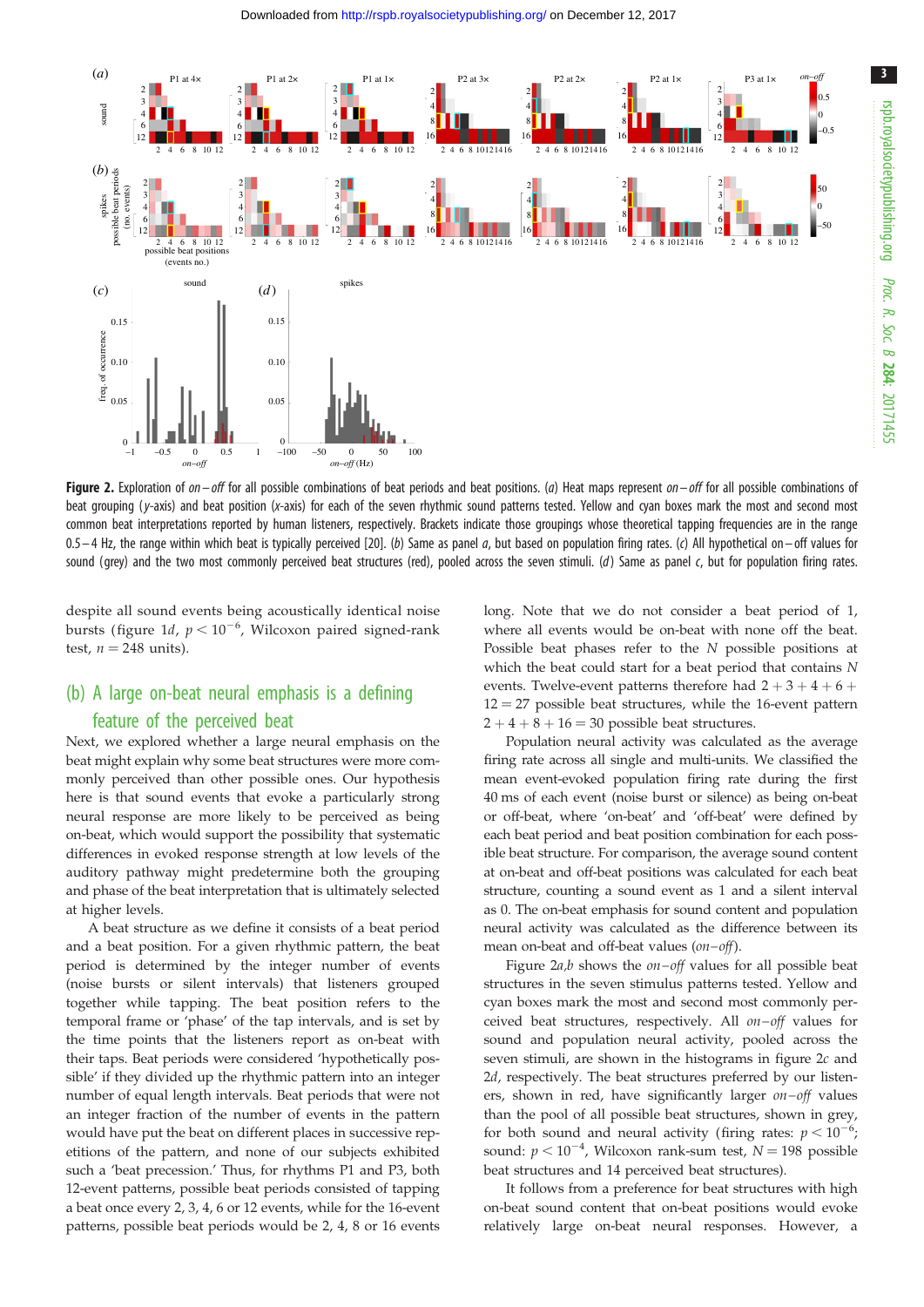

Figure 3. Clustering analysis. (a) Heat map illustrating each unit's normalized firing rate in response to one cycle of pattern P2 at  $1\times$  tempo. Units are grouped by cluster. The stimulus pattern is plotted beneath each panel for reference. (b) Each cluster's mean PSTH, with the total number of units in each cluster (N) displayed to the left of each trace. (c) Mean PSTH traces of multi-units (blue) and single units (red) in each cluster. The number of single units (n) is displayed to the left. (d) Same as [figure 1](#page-1-0)d, but with units labelled by the cluster to which they belong.

consequence of neural processing is that relatively fewer possible beat structures overall resulted in high on-off values (figure  $2c,d$ ). Quantitatively, the distribution over all on –off values for firing rates [\(figure 2](#page-2-0)d) showed higher skewness, or a longer right tail, than the distribution of on–off for sound content [\(figure 2](#page-2-0)c;  $p < 0.01$ , paired sign test,  $N = 7$ stimulus patterns).

Taken together, these findings would suggest that, out of the pool of all possible beat structures, those that are perceived by listeners tend to be those with a relatively large on-beat neural emphasis and relatively high underlying onbeat sound content, and that midbrain processing of sound further restricts the set of possible beat structures that later stages of the nervous system may select. Though commonly chosen beat structures show high  $on$ -off values for both sound content and population neural activity, it is the neural activity that better distinguishes from all candidate beat structures those that were actually perceived by listeners.

# (c) Strength of on-beat neural emphasis varies systematically with the profile of each recorded inferior colliculus unit's firing pattern

A key advantage of extracellular recordings over non-invasive imaging techniques is the temporal and spatial resolution to observe response dynamics of single cells (single units) and small groups of cells (multi-units). Response patterns in the IC are known to be highly diverse, and to investigate the contribution of neurons with different response properties on the observed on-beat emphasis at the neural population level, we first performed hierarchical clustering on normalized single-unit and multi-unit firing rates in response to all seven stimulus patterns concatenated across time (see Material and methods). This resulted in eight clusters containing our 249 single and multi-units (figure 3b), of which one cluster was excluded because it contained only one unit. Previous studies in IC [[21,22\]](#page-8-0) suggest that singleunit and multi-unit responses are comparable, and this would appear to be the case for our data too (figure 3c). The seven clusters identified are not meant to provide a definitive or exhaustive categorization of the response types that exist within IC, but simply provide a principled set of response profiles that are representative of our data and

show characteristics of 'onset,' 'on-sustained' and 'sustained' firing patterns previously identified in the IC [\[23\]](#page-8-0). 'Onset' (C1, C5, C7), 'on-sustained' (C2–C4) and 'sustained' (C6) type units roughly account for 26%, 63% and 11% of our sample, respectively.

To test whether the on-beat neural emphasis varied by response shape, the normalized on-beat and off-beat sound-evoked responses were re-examined from [figure 1](#page-1-0)d. Labelling units by cluster reveals that 'onset' type units (C1, C5, C7) appear furthest from the diagonal and therefore show the strongest emphasis to on-beat sounds (figure 3d). 'Sustained'-type units (C6) appear near the diagonal, and 'on-sustained'-type units  $(C2 - C4)$ fall in between.

### (d) Adaptation may explain why neural responses are stronger on the beat

We hypothesized that a simple explanation for the evident beat processing occurring in the midbrain could be firing rate adaptation, which is the tendency for neural firing rates to decrease to a stimulus if it is prolonged or repeated at high rates. In the context of our patterns, adaptation would result in relatively weaker responses to sounds that are preceded by other sounds in the recent past, and in relatively stronger responses to sounds that are preceded by long periods of silence. This pattern is observable qualitatively (figure 3), so we asked whether firing rate adaptation could explain what we have so far quantified as the contribution of midbrain activity towards beat processing.

Adaptation was quantified for each unit by fitting an exponential function to its sound-evoked firing rate as a function of the amount of silence immediately preceding the sounds. Silent intervals ranged from the 10 ms between consecutive noise bursts to the 3s that separated each 33s rhythmic pattern from the next. Data and exponential fits from an example unit from each cluster are shown in [figure 4](#page-4-0)a. When the population firing rate was calculated using each unit's exponential fit rather than the real data, the resulting  $on$ -off values for all candidate beat structures showed a very high correlation with the real data ([figure 4](#page-4-0)b), with an  $R^2$  value of 0.987 (see electronic supplementary material, figure S2 for on-off heat maps and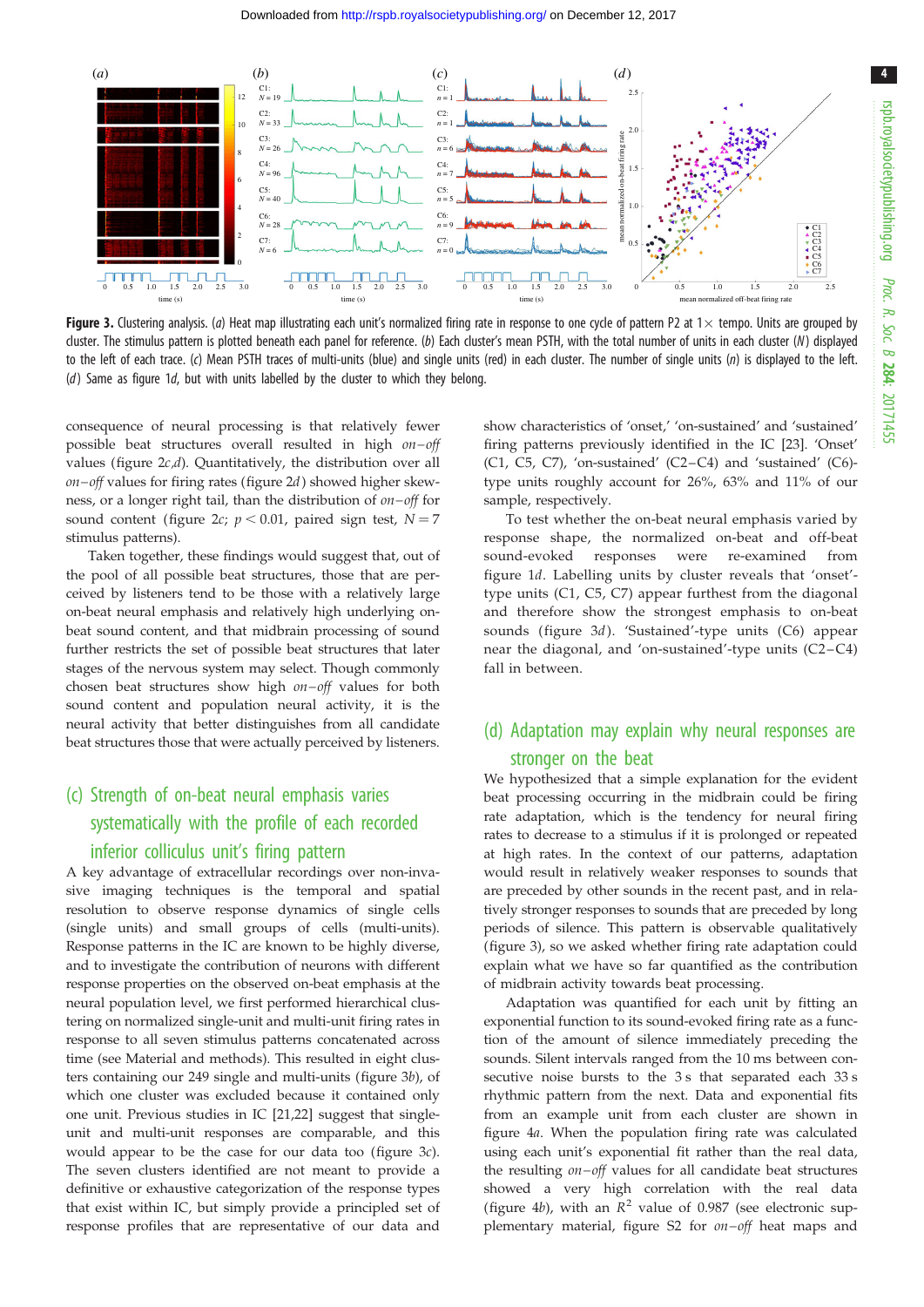<span id="page-4-0"></span>

Figure 4. Firing rates estimated from exponential fits closely match measured on $-off$  responses. (a) The average firing rate evoked by noise bursts preceded by varying amounts of silence is used to fit an exponential to each unit. Data and exponential fits for an example unit from each cluster are shown. (b) Scatterplot shows a high correspondence between estimated on – off values based on exponential fits (x-axis) and the real data (y-axis).

histograms based on model estimates of the firing rate). Adaptation is therefore likely to be a parsimonious account for why neural responses in the gerbil IC to otherwise identical sounds differ depending on the temporal context, and our results (figures [1](#page-1-0) and [2\)](#page-2-0) suggest that these differences may be of direct relevance for beat perception.

### 3. Discussion

By using an approach that combines rodent electrophysiology and human psychoacoustics, we present evidence that low-level processing of rhythmic sounds may exert a more direct influence on beat perception than previously appreciated. Across the set of rhythmic sound patterns tested, the perceptual emphasis felt as a beat was accompanied by a subcortical neural emphasis. An evaluation of all hypothetically possible interpretations of beat for each rhythmic pattern revealed that a large on-beat neural emphasis may be a defining feature of the beat structures actually perceived by listeners, perhaps explaining the tendency for listeners to typically agree on their interpretation of beat for a given rhythm. A diverse set of firing patterns contribute to the on-beat neural emphasis observed at the population level, and we showed that 'onset'-type cells in the IC show the largest on-beat neural emphasis compared to other cell types. These results could be sufficiently explained through a simple exponential fit that models adaptation.

An asymmetry in response strength to acoustically identical sounds comprising a rhythmic pattern has been previously reported in humans based on cortical EEG [\[24](#page-8-0)–[26](#page-8-0)]. The asymmetry in responses observed in the human studies, however, reflected subjective accenting, which is a cognitive, attention-driven process. By contrast, our results, despite showing a similar emphasis on some sounds over others despite all sounds being identical, are not a reflection of high-level or cognitive processes because they can be well described by a simple adaptation model. This strongly suggests that some preprocessing of sound that is relevant to beat perception is already occurring in the brainstem. Adaptation time constants in the IC are robust to a number of stimulus manipulations including

duty cycle [[13](#page-8-0)]; it would be interesting to find stimulus manipulations that do alter adaptation and investigate whether such manipulations also alter beat perception in a consistent manner. Adaptation has been characterized throughout the auditory system across a wide range of mammalian species, including humans (see [\[27\]](#page-8-0) for a review). This cross-species generality strongly suggests that the adaptive mechanisms described in this study are also present in humans during beat perception. Though the response patterns we see may be better described as a form of onset detection rather than beat-specific processing, the (average) physiology need not have corresponded with the chosen beat, and adaptation need not have described the physiology. Our results therefore implicate subcortical adaptation as a relevant stage in beat processing, which suggests that beat perception may, to an extent, be an emergent property of auditory processing that is not entirely culturally dependent.

A natural extension of this hypothesis is that though rodents and other non-human species rarely exhibit the ability to synchronize their movements to rhythmic stimuli with the consistency or precision of that of humans [[9](#page-7-0),[17,28\]](#page-8-0), they could nonetheless be able to perceive musical beat. The gradual audiomotor evolution hypothesis [\[29](#page-8-0)] is consistent with this idea, suggesting that humans' superior movementsynchronization ability may be due to stronger coupling between auditory and motor areas in humans than in other animals. However, the idea that non-human animals can perceive beat remains to be tested experimentally, perhaps through tasks where animals are asked to discriminate, rather than synchronize their movements to, different rhythmic sound sequences.

Our finding that bottom-up physiology may constrain the set of beat interpretations that can be perceived must be considered in the context of other well-known constraints on-beat perception, including the 0.5–4 Hz frequency range within which a beat is typically perceived [\[30](#page-8-0), p. 28], and a general preference for binary (e.g. 2, 4) groupings over ternary (e.g. 3, 6) or other groupings [[30,](#page-8-0) p. 44; [31\]](#page-8-0). Furthermore, the perceived beat and its neural signatures can be modulated at will by top-down mental imagery of beat structure [\[3](#page-7-0)[,32,33](#page-8-0)]. In the light of these higher-level considerations, we suggest that the perceived beat may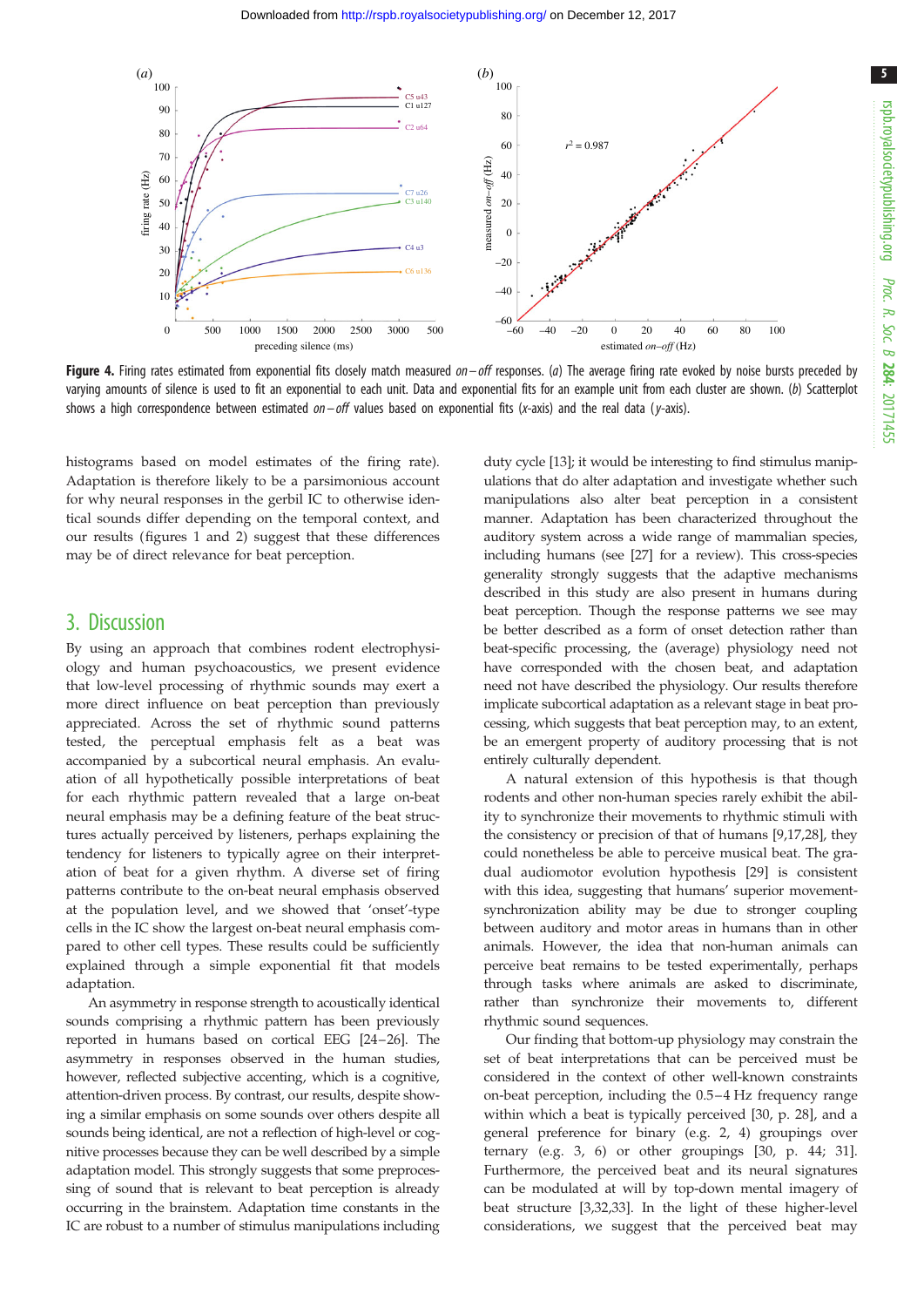ultimately depend on both a sound's adapted representation in the brainstem, and the set of metrical templates that are common to the listener, with our findings providing evidence of a bias towards configurations that maximize the difference between average on-beat and off-beat responses. Interestingly, this hypothesis parallels the construction of many computational beat-detection algorithms, which typically consist of two stages: a driving function and a periodicity detector [\[34,35](#page-8-0)]. The driving function, analogous to the subcortical representation observed here, is a processed version of the raw audio signal, and a range of beat-detection algorithms employ onset detection to arrive at their driving function. The periodicity detector then extracts periodicities from the driving function and determines the most probably interpretation of the beat. Our results suggest that adaptive phenomena that are already present at early stages of the auditory pathway may play an important role in detecting, or perhaps rather, emphasizing onsets, thereby shaping the 'driving function' of the beat detector.

Our work may also relate to other theoretical models of beat perception. The rule-based model of Povel & Essens [\[36](#page-8-0)] states that perceptual accents, which are felt for sounds that differ in loudness or in frequency relative to their surroundings, can also arise purely through a temporal context. Specifically, they posit that (i) an isolated sound will be perceived as accented, (ii) the second of two similar sounds played sequentially will be perceived as accented and (iii) the first and last of three or greater similar sounds in a sequence will be perceptually accented. The locations of perceptual accents within a rhythm (which may not be at isochronous intervals) determine the period and phase of the most likely periodic pulse. The adaptation mechanisms we observed here would place a neural emphasis on the first sound of any sequence and would thus not explain these empirical observations, which is a likely indication that adaptation is not the whole story. The empirical observations might reflect an intermediate stage between lowlevel representation and the fully formed beat percept, and it would be an interesting follow-up to determine why, for example, the second of a group of two sounds is perceived as accented when the first would evoke higher firing rates subcortically. Other influential models suggest the importance of the attentional system [\[37](#page-8-0)] and the motor system [\[38](#page-8-0) –[40\]](#page-8-0). Neural resonance theory, an influential computational model that consists of a 'sensory' and a 'motor' layer of nonlinear oscillators whose interactions are modelled as a dynamical system, makes explicit predictions about neural activity and perception [\[41,42](#page-8-0)].

This study represents an important first step towards understanding how low-level auditory processing drives beat perception, and opens a number of avenues for future exploration. Most interesting among them would be to trace beat processing through different structures in the brain to determine where and how beat-specific neural activity arises. We suggest that the cortico-basal ganglia – thalamo – cortical loop [\[6\]](#page-7-0) may be a promising circuit to probe. Given that the IC has direct and indirect projections to the thalamus, we speculate that the large periodic pushes we observed from on-beat positions interspersed with relatively quiescent offbeat intervals due to adaptation could play a critical role in coordinating the activity of the cortico-basal ganglia – thalamo –cortical loop in response to rhythmic sounds. This is consistent with human EEG findings that describe neural

entrainment to rhythmic sound sequences in the auditory cortex [[32,42,43](#page-8-0)], but not in the auditory brainstem [[44\]](#page-8-0). The exact relationship between cortical entrainment measured using EEG and spiking responses in the cortex is still a crucial open question. The time domain methods developed here are ideal for cross-species exploration of beat processing in different brain areas and can easily be built upon for more complex stimuli such as music. Note that depending on the temporal and spatial resolution of the recording method used, neural response latencies may first need to be subtracted or deconvolved from the signal. Importantly, the time domain methods developed here also avoid the significant shortcomings of the frequency domain method used in the original Nozaradan et al. [[18\]](#page-8-0) EEG study (see electronic supplementary material, figure S4).

To conclude, we show that brainstem processing may restrict the range of possible beat interpretations for a given rhythmic sound pattern. Onset-type neural responses are particularly important for this type of processing, and this processing is very well captured by a model based on exponential adaptation. Our results imply that a consequential part of beat perception may not be culturally determined but may be due to simple brainstem processes that are inborn or learnt from the low-level statistical characteristics of sensory input [[12,13,15](#page-8-0)]. This observation is a demonstration of how the nature of high-level brain processes is often biased in its characteristics by 'primitive,' low-level features of the nervous system.

# 4. Material and methods

#### (a) Sound stimuli

Seven out of nine sound patterns from Nozaradan et al. [[18\]](#page-8-0) were recreated, but instead of pure tone bursts we used bursts of frozen pink  $(1/f)$  noise in order to increase the likelihood of driving neural activity across all recording sites, irrespective of frequency tuning. The patterns used by Nozaradan et al. [[18\]](#page-8-0) were inspired by the work of Povel & Essens [[36\]](#page-8-0) and were designed to preferentially induce a beat percept based on a grouping of four events at the  $1 \times$ tempo, with additional beat groupings possible based on subdivision or multiples of the preferred grouping. The seven patterns were constructed from three distinct base patterns (summarized in [figure 5](#page-6-0)), hereafter referred to as P1, P2 and P3, played at different speeds. P1 and P3 consisted of 12 'events' and P2 consisted of 16 'events'. At the slowest tempo, events were presented at a rate of 5 Hz, which meant that each event was 200 ms in duration and was either 200 ms of silence or a 190 ms burst of frozen pink noise followed by 10 ms of silence. At this 5 Hz presentation rate, P1 and P3, each consisting of twelve 200 ms events lasted 2.4 s, while P2 lasted 3.2 s. Each pattern was then looped continuously over 33 s.

P1 and P2 were additionally presented at faster event rates, or tempi. In the original study, this was done in order to investigate the effect that the tempo of a sound pattern had specifically on perception and on EEG responses because the shape of the sound envelope spectrum was relatively consistent for the same pattern played at different tempi. P1 was presented at  $5 \text{ Hz}$ , 10 Hz and 20 Hz,  $(1 \times,$  $2 \times$  and  $4 \times$  the original tempo), P2 was presented at 5 Hz, 10 Hz and 15 Hz,  $(1 \times$ , 2  $\times$  and 3  $\times$  the original tempo)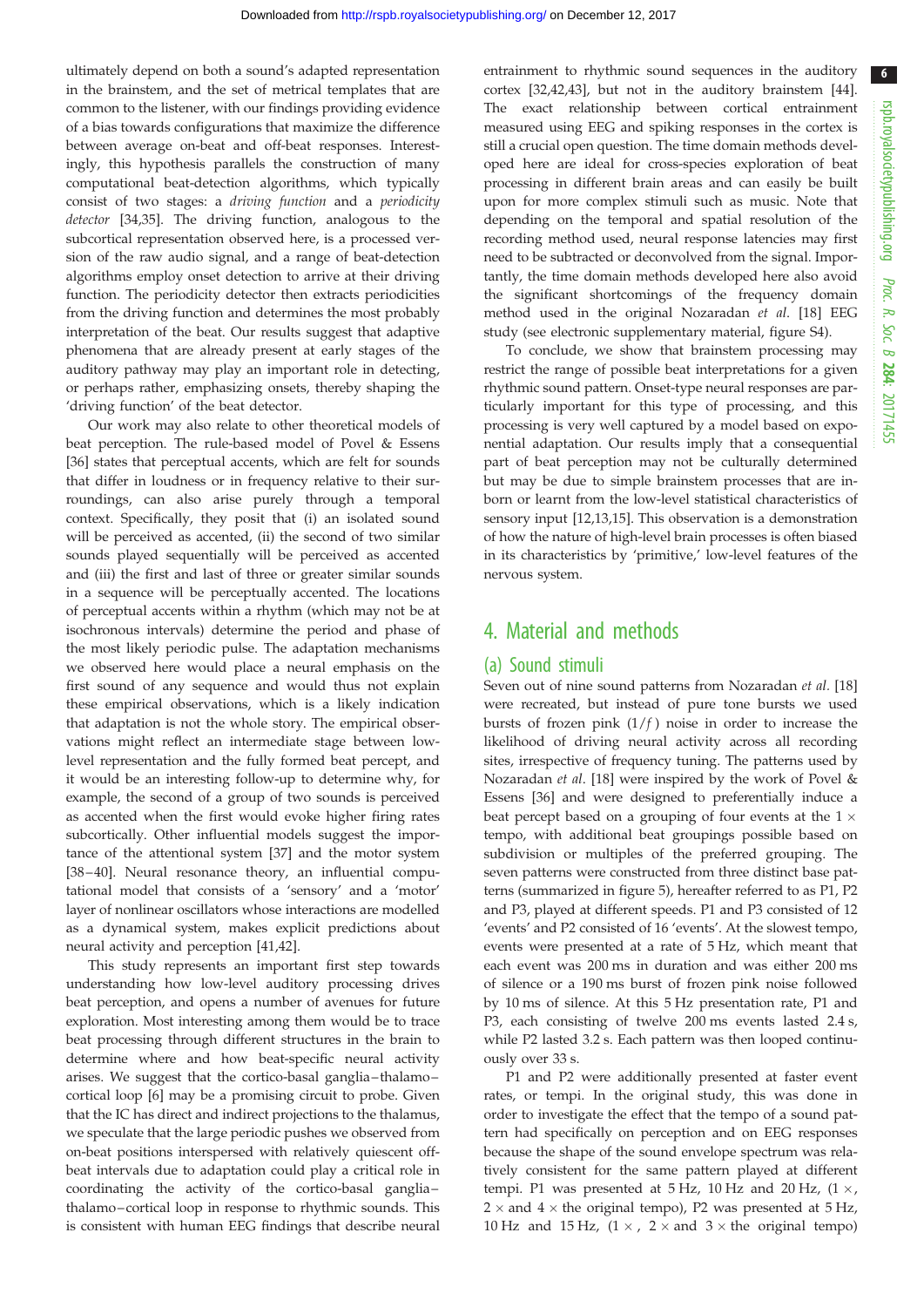7

<span id="page-6-0"></span>

Figure 5. An illustration of the rhythmic patterns P1-P3, from top to bottom. The slowest tempo  $(1\times)$  is illustrated for each pattern where each event was 200 ms in duration. In the experiment, P1 was played at tempi of 1 $\times$ , 2 $\times$  and 4 $\times$ ; P2 at 1 $\times$ , 2 $\times$  and 3 $\times$ ; and P3 at 1 $\times$ .

and P3 was presented at 5 Hz only (1  $\times$  ). The complete set of seven patterns thus comprised P1 and P2 at three different rates each plus P3 at an event rate of 5 Hz only. At the accelerated tempi, the original 190 ms pink noise token used for the noise events was truncated to 90 ms, 56 ms or 40 ms for the 2  $\times$  , 3  $\times$  and 4  $\times$  conditions, respectively, in each case followed by 10 ms of silence, while the silent intervals were shortened accordingly from 200 ms to 100 ms, 66 ms and 50 ms for the  $2 \times$ ,  $3 \times$  and  $4 \times$  conditions, respectively. The tempi and patterns described here are the same as those used in Nozaradan et al. [[18\]](#page-8-0).

#### (b) Electrophysiological recordings

#### (i) Surgical protocol

The recording methods were identical to those used in Schnupp et al. [[22\]](#page-8-0). All procedures were approved and licensed by the University College of London, London, UK (UCL) Animal Welfare and Ethical Review Body (AWERB) as well as the UK home office in accordance with governing legislation (ASPA 1986). Four male Mongolian gerbils weighing between 70 and 80 g were anaesthetized with an intraperitoneal injection of 0.65 ml per 100 g body weight of a mixture of five parts of ketamine (100 mg ml $^{-1}$ ), one part of xylazine  $(20 \text{ mg ml}^{-1})$  and 19 parts of physiological saline. To maintain anaesthesia, the same solution was infused continuously during recording at a rate of approximately 2.1  $\mu$ l min<sup>-1</sup>. A craniotomy was performed centred on the lambdoid suture and extending 3.5 mm lateral from the midline on the right-hand side. The visual cortex directly dorsal of the IC was aspirated and the sinus was carefully retracted, exposing the IC. Pinnae were removed before the placement of headphones.

Recordings were made using a 64-channel silicon probe (Neuronexus Technologies, Ann Arbor, MI, USA) with  $175 \mu m^2$  recording sites arranged in a square grid pattern at 0.2 mm intervals along eight shanks with eight channels per shank. The probe was inserted into the IC in a mediolateral orientation for two of the four animals, and in a rostro-caudal orientation for the remaining two animals, in all cases aiming for the central nucleus of the IC.

The seven rhythmic sound stimuli were assembled into a block, with 3 s of silence separating each 33 s stimulus loop from the next. Each block was repeated 10 times at each penetration site. Stimuli were presented binaurally through headphones at 80 dB SPL. Sounds were presented with a sampling rate of 48 828 Hz, and data were acquired at a sampling rate of 24 414 Hz using a TDT system 3 recording set-up (Tucker Davis Technologies).

#### (ii) Data preprocessing

This work made use of the Open Science Data Cloud (OSDC) [[45\]](#page-8-0). Raw voltage traces from the 64-channel recordings were obtained using custom-written MATLAB (Mathworks) software. The raw voltage traces were low-pass filtered at 100 Hz and down-sampled to 200 Hz for analysis of local field potentials. Offline spike sorting and clustering was done on the raw data using an automated expectationmaximization algorithm (Spikedetekt/Klustakwik) [\[46](#page-8-0)], and clusters were manually sorted using Klustaviewa (Cortical Processing Lab, University College London). Firing rates for multi-units were calculated by binning spike times into 5 ms bins, which resulted in firing rate traces at an effective sampling rate of 200 Hz.

To determine whether multi-unit activity and LFPs were reliably driven by our sound stimuli, a noise power to signal power cut-off of 40 was chosen [[47\]](#page-8-0). Units that failed by this measure of repeatability were excluded from further analysis, leaving 194 recording sites from which local field potentials were analysed, and from which 249 distinct, reliably driven spiking units could be isolated. Of those, 29 were identified as single units and the rest were deemed multi-units. All analysis was performed using custom-written MATLAB code.

#### (iii) Clustering

To organize the variety of response patterns observed among IC units into representative groups, we clustered their period peri-stimulus time histograms (PSTHs) using a two-step process consisting of a principal component analysis (PCA) to reduce the dimensionality of the response patterns, followed by standard hierarchical clustering ([figure 6\)](#page-7-0). First, the PSTH of each unit in response to pattern P2, binned at 20 ms, was normalized to have 'unit power' by dividing the PSTH by the standard deviation across all bins. To reduce the dimensionality of each response down from 160 time bins, the PSTH vectors were 'centred' by subtracting their mean. Finally, PCA was performed using the MATLAB function princomp.

The 'elbow method' was applied to determine a cut-off in the number of PCs beyond which the proportion of variance explained began to asymptote ([figure 6](#page-7-0)b). Five PCs (out of  $N = 249$ ), which together accounted for 70% of the variance, was chosen as the cut-off. The first five principal component loadings for each unit were then subjected to hierarchical clustering using the MATLAB function cluster with a Euclidean distance metric. To determine the number of clusters in the data, the percentage of response variability accounted for by optimally splitting the dataset into between three and 30 clusters was calculated. The 'elbow method' was applied again to choose eight clusters as the point at which the variance in PSTH patterns explained by a model, which replaced each unit's PSTH with the average PSTH for the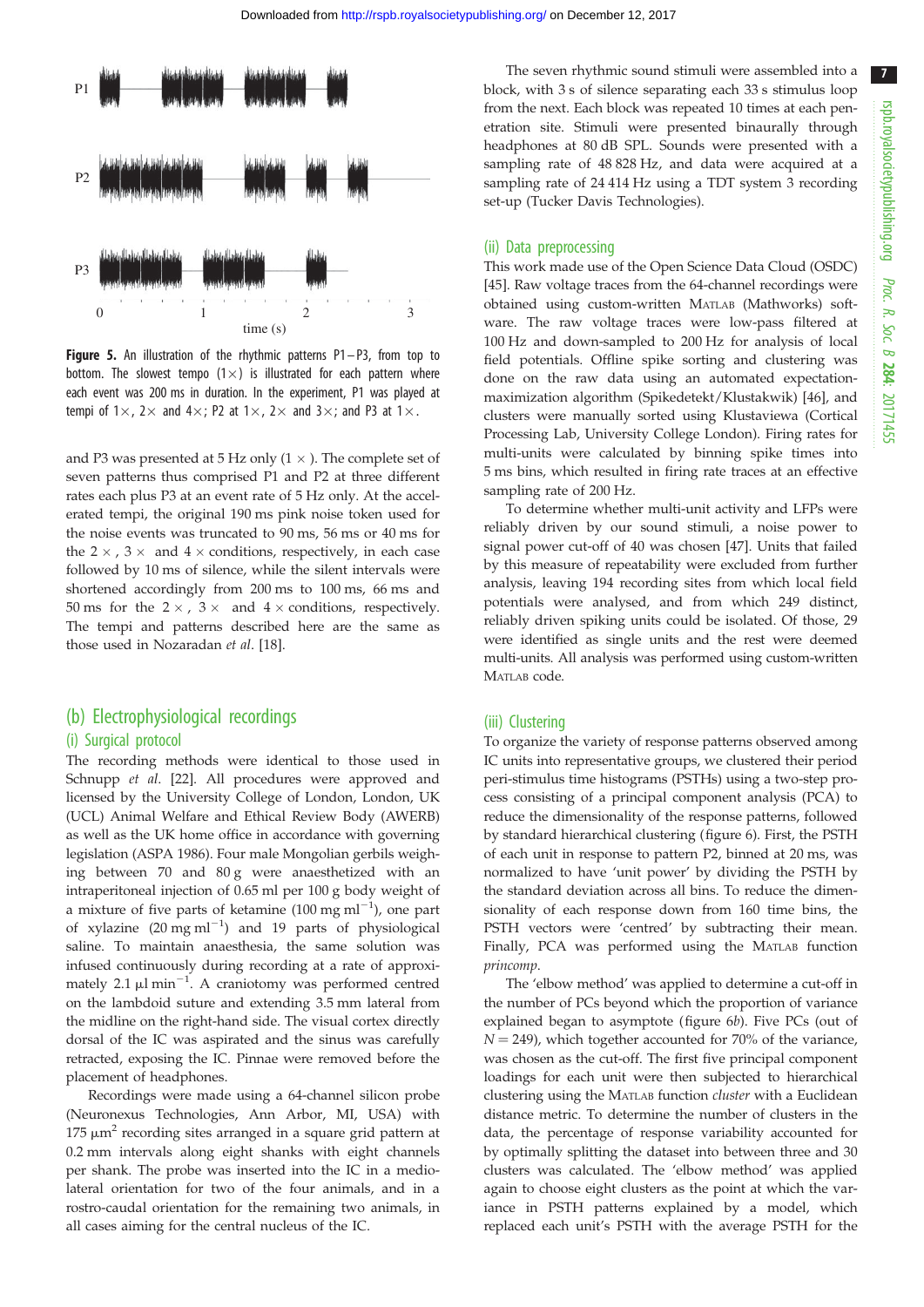8

<span id="page-7-0"></span>

Figure 6. Principal component analysis for hierarchical clustering. (a) The first five principal components based on normalized firing rates. (b) The elbow method was applied to decide that five principal components would be used for clustering. (c) The elbow method applied again to decide that eight clusters adequately explained variance in the data. One of the eight clusters contained only one unit, and this cluster was discarded from further analysis, yielding the seven clusters referred to throughout. (Online version in colour.)

unit's cluster, began to level off with additional clusters (figure 6c). Of the eight clusters, one contained only 1 unit and was therefore excluded from further analysis, leaving a total seven clusters consisting of 248 single and multi-units.

#### (c) Psychoacoustics

The experimental methodology was approved by the local Ethical Review Committee of the Experimental Psychology Department of the University of Oxford, and conforms to the ethical standards in the 1964 Convention of Helsinki.

Fifteen paid participants aged 22-45 with normal hearing were recruited. Three subjects were authors on this study, and five had  $>3$  years of musical training. Subjects were instructed to listen to the rhythms that would emerge from a masking noise that was ramped down over 3 s, to begin tapping with a finger on a handheld button once they had found the beat, and to continue tapping steadily until the rhythm stopped. Stimuli were played through a TDT RM1 mobile processor (Tucker Davis Technologies, Alachue, FL, USA), and presented diotically at 50 dB SPL over Sennheiser HD 650 headphones (Wedemark, Germany). The TDT device delivered the stimuli and recorded button presses, allowing precise tap times to be measured. Patterns were randomly interleaved and presented a total of three times over the

course of the experiment. Two subjects whose tapping patterns were not isochronous were excluded from further analysis, leaving a total of 13 subjects.

Consensus beat frequency and phase were determined for each stimulus based on the most common tapping pattern recorded from our human participants. 'On-beat' sounds were all sounds at a consensus tap location, and 'off-beat' sounds were all other sounds that did not coincide with a consensus tap location.

Authors' contributions. All the authors participated in the design of the study. V.G.R. collected human tapping data, designed and conducted the data analysis, and drafted the manuscript. J.A.G.-L. performed the electrophysiology data collection. N.S.H. and J.W.H.S. helped design the data analysis and revise the manuscript. All the authors gave their final approval for publication.

Competing interests. The authors declare that the research was conducted in the absence of any commercial or financial relationships that could be construed as a potential conflict of interest.

Funding. This work was supported by the Wellcome Trust (grant numbers WT086697MA, WT099750MA, WT082692, WT076508AIA and WT108369/Z/2015/Z), the BBSRC (grant number BB/H008608/1) and Action on Hearing Loss (grant number PA07).

Acknowledgements. The authors thank Dr Benjamin Schuster-Boeckler for helpful comments on the manuscript.

# **References**

- 1. Fujioka T, Trainor LJ, Large EW, Ross B. 2009 Beta and gamma rhythms in human auditory cortex during musical beat processing. Ann. NY. Acad. Sci. 1169, 89-92. [\(doi:10.1111/j.1749-6632.](http://dx.doi.org/10.1111/j.1749-6632.2009.04779.x) [2009.04779.x](http://dx.doi.org/10.1111/j.1749-6632.2009.04779.x))
- 2. Iversen JR, Repp BH, Patel AD. 2009 Top-down control of rhythm perception modulates early auditory responses. Ann. NY. Acad. Sci. 1169, 58-73. ([doi:10.1111/j.1749-6632.2009.04579.x\)](http://dx.doi.org/10.1111/j.1749-6632.2009.04579.x)
- 3. Fujioka T, Ross B, Trainor LJ. 2015 Beta-band oscillations represent auditory beat and its metrical hierarchy in perception and imagery. J. Neurosci. 35, 15 187– 15 198. ([doi:10.1523/JNEUROSCI.2397-15.](http://dx.doi.org/10.1523/JNEUROSCI.2397-15.2015) [2015\)](http://dx.doi.org/10.1523/JNEUROSCI.2397-15.2015)
- 4. Snyder JS, Large EW. 2005 Gamma-band activity reflects the metric structure of rhythmic tone sequences. Cogn. Brain Res. 24, 117-126. [\(doi:10.](http://dx.doi.org/10.1016/j.cogbrainres.2004.12.014) [1016/j.cogbrainres.2004.12.014\)](http://dx.doi.org/10.1016/j.cogbrainres.2004.12.014)
- 5. Zanto TP, Snyder JS, Large EW. 2006 Neural correlates of rhythmic expectancy. Adv. Cogn. Psychol. 2, 221– 231. [\(doi:10.2478/v10053-008-0057-5](http://dx.doi.org/10.2478/v10053-008-0057-5))
- 6. Parent A, Hazrati L-N. 1995 Functional anatomy of the basal ganglia. I. The cortico-basal gangliathalamo-cortical loop. Brain Res. Rev.  $20$ ,  $91 - 127$ . [\(doi:10.1016/0165-0173\(94\)00007-C](http://dx.doi.org/10.1016/0165-0173(94)00007-C))
- 7. Grahn JA. 2009 The role of the basal ganglia in beat perception. Ann. NY. Acad. Sci. 1169, 35-45. [\(doi:10.1111/j.1749-6632.2009.04553.x\)](http://dx.doi.org/10.1111/j.1749-6632.2009.04553.x)
- 8. Geiser E, Notter M, Gabrieli JDE. 2012 A corticostriatal neural system enhances auditory perception through temporal context processing. J. Neurosci. 32, 6177 – 6182. [\(doi:10.1523/](http://dx.doi.org/10.1523/JNEUROSCI.5153-11.2012) [JNEUROSCI.5153-11.2012](http://dx.doi.org/10.1523/JNEUROSCI.5153-11.2012))
- 9. Bartolo R, Merchant H. 2015  $\beta$  Oscillations are linked to the initiation of sensory-cued movement sequences and the internal guidance of regular tapping in the monkey. J. Neurosci.  $35$ , 4635 -4640. [\(doi:10.1523/JNEUROSCI.4570-14.2015](http://dx.doi.org/10.1523/JNEUROSCI.4570-14.2015))
- 10. Meck WH, Penney TB, Pouthas V. 2008 Corticostriatal representation of time in animals and humans. Curr. Opin Neurobiol. **18**, 145 - 152. ([doi:10.1016/j.conb.2008.08.002](http://dx.doi.org/10.1016/j.conb.2008.08.002))